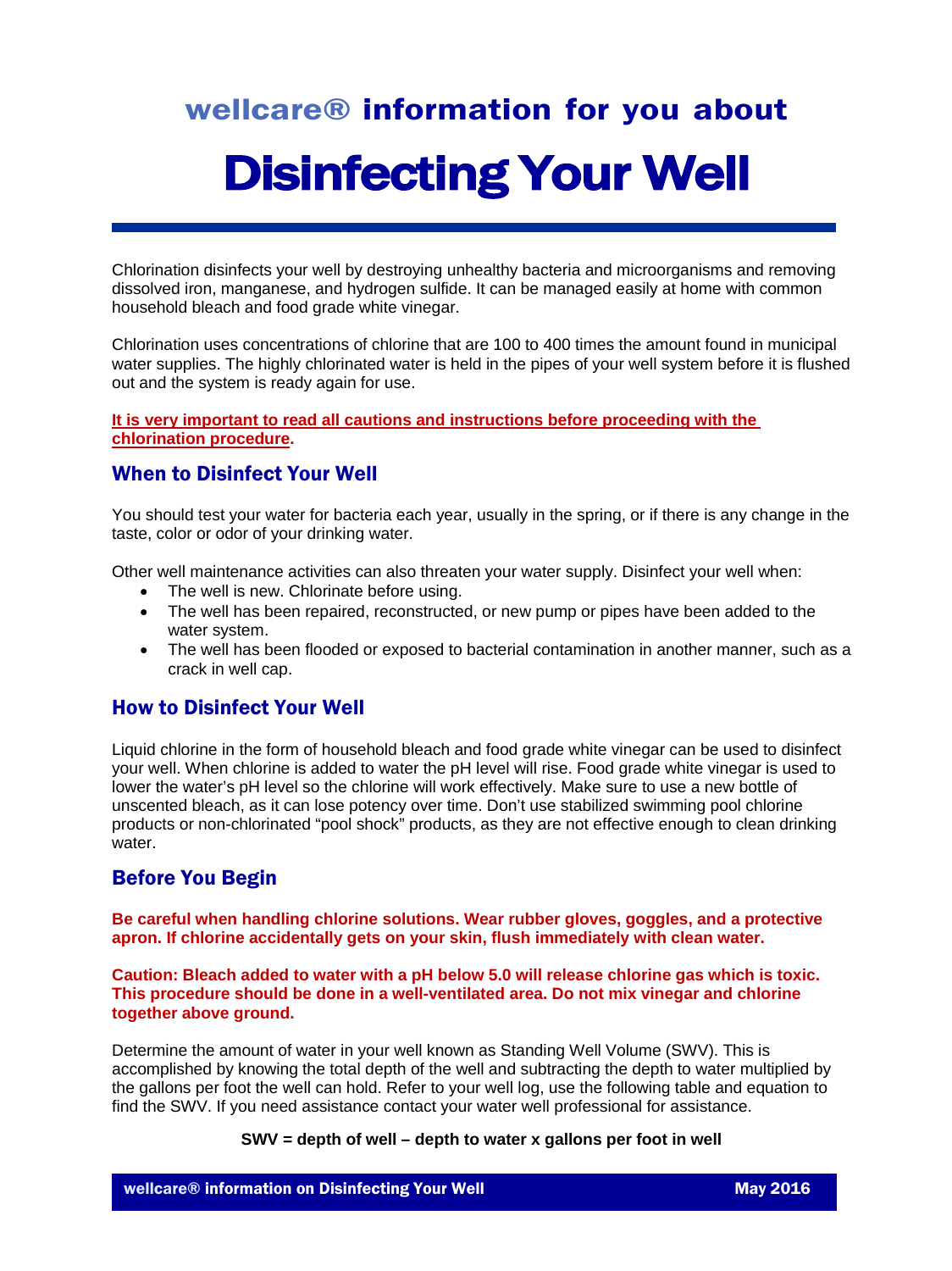|                 | Water           |  |
|-----------------|-----------------|--|
| Well            | Volume          |  |
| Casing          | <b>Per Foot</b> |  |
| <b>Diameter</b> | of Water        |  |
| (inches)        | Depth           |  |
| 4               | 0.65            |  |
| 6               | 1.4             |  |
| 8               | 2.6             |  |
| 10              | 4.1             |  |
| 12              |                 |  |

Once you know your SWV, follow the steps below:

Step 1 Consider the general water quality of your well. High levels of iron, sulfur, or hard water will influence the effectiveness of the disinfection process. Using Table 1 or 2 below, calculate how much liquid chlorine bleach and vinegar you will need.

## Table 1: Disinfection Quantities for Average Well Water Quality

|                                                                        |                                          | <b>Chlorine</b>     |
|------------------------------------------------------------------------|------------------------------------------|---------------------|
| <b>Standing Well</b>                                                   | pH Control                               | Required, min.      |
| <b>Volume</b>                                                          | (white vinegar)                          | 5.25% (Sodium       |
| (gallons)                                                              | <b>Food Grade</b>                        | Hypochlorite)*      |
| 50                                                                     | 1 $\frac{1}{2}$ cups                     | 1 cup               |
| 100                                                                    | 3 cups                                   | 2 cups              |
| 150                                                                    | 1 quart                                  | $2\frac{1}{2}$ cups |
| 200                                                                    | $5\frac{1}{2}$ cups                      | $3\frac{1}{2}$ cups |
| 250                                                                    | $6\frac{1}{2}$ cups                      | 1 quart             |
| 300                                                                    | 8 cups                                   | 5 cups              |
| 350                                                                    | $\frac{1}{2}$ gal + 1 cup                | 6 cups              |
| 400                                                                    | $\frac{1}{2}$ gal + 2 $\frac{1}{2}$ cups | 7 cups              |
| Source: Moravec Water Wells - www.moravecwaterwells.com, prior to note |                                          |                     |

no sulfur, low to moderate bacteria and hardness

*\*Amount of sodium hypochlorite should be at least 5.25%; however, most household bleach now contains 8.25% sodium hypochlorite.*

## Table 2: Disinfection Quantities for Difficult Well Water Quality

high bacteria, iron, hardness, and sulfur

|                      |                                       | <b>Chlorine</b>                          |
|----------------------|---------------------------------------|------------------------------------------|
| <b>Standing Well</b> | pH Control                            | Required, min.                           |
| <b>Volume</b>        | (white vinegar)                       | 5.25% (Sodium                            |
| (gallons)            | <b>Food Grade</b>                     | Hypochlorite)*                           |
| 50                   | $5\frac{1}{2}$ cups                   | $3\frac{1}{2}$ cups                      |
| 100                  | $\frac{1}{2}$ gal + 2 1/2 cups        | $6\frac{1}{2}$ cups                      |
| 150                  | 1 gallon                              | $\frac{1}{2}$ gal + 2 cups               |
| 200                  | 1 gal $+5$ cups                       | $\frac{1}{2}$ gal + 5 $\frac{1}{2}$ cups |
| 250                  | 1 $\frac{1}{2}$ gal + 2 cups          | 1 gal $+$ 1 cup                          |
| 300                  | 2 gallons                             | 1 gal $+$ 1 quart                        |
| 350                  | $2$ gal + 5 cups                      | 1 $\frac{1}{2}$ gallons                  |
| 400                  | 2 $\frac{1}{2}$ gal + 2 $\frac{1}{2}$ | 1 $\frac{1}{2}$ gal + 3 cups             |
|                      | cups                                  |                                          |

 *Source: Moravec Water Wells – [www.moravecwaterwells.com,](http://www.moravecwaterwells.com/) prior to note*

*\*Amount of sodium hypochlorite should be at least 5.25%; however, most household bleach now contains 8.25% sodium hypochlorite.*

#### WELL WATER – NATURALLY BETTER®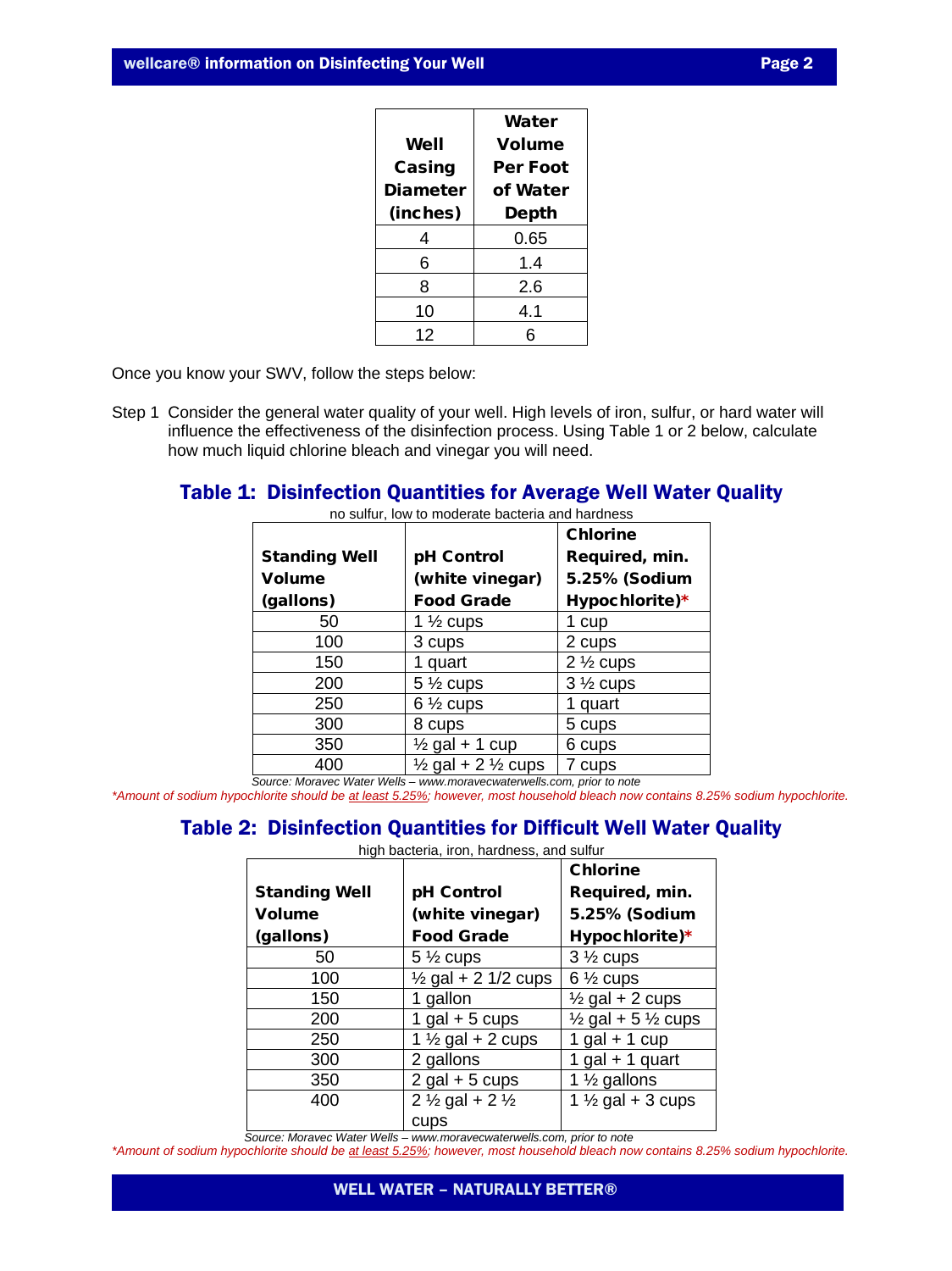#### wellcare® information on Disinfecting Your Well **Page 3** and Page 3

Step 2 Turn the power to the pump OFF. Place any water treatment equipment in to the bypass mode. Failure to do so could result in a breakdown of the treatment media.

- Step 3 Remove the cap on the top of the well. Pour the required amount of vinegar followed by the required amount of chlorine into the well in one rapid, continuous flow, avoiding all electrical connections.
- Step 4 Turn the power back ON.
- Step 5 Attach a clean hose to a nearby faucet and place the other end into the top of the well. Open the faucet and recirculate the chlorinated water for one hour, washing down the entire inside of the well casing and pump piping to remove any excess chlorine residue. Turn off the hose and recap the well.
- Step 6 Open each indoor faucet one by one and let the water run until a strong odor of chlorine is detected. Shut off faucet.
- Step 7 Allow the chlorine solution to remain in the well and plumbing system for 8 hours, or overnight.
- Step 8 Flush the entire system until you can no longer smell chlorine. First, run the chlorinated water outdoors, but be careful to avoid areas that drain into lakes or streams because it can kill fish and other aquatic life. The solution can, likewise, kill grass and shrubs, as well as disrupt septic systems. A good choice may be a backyard ditch (make sure the ditch is not connected to a lake or stream) or side area that will partially contain the solution while it is absorbed by the soil.
- Step 9 After the chlorine is out of the system, turn off the outside faucets and turn on the remaining indoor faucets to flush them. Rusty water may come from the faucets, so flush until the water is clear. This should only take a few minutes.
- Step 10 After the entire system has been flushed out, shut down all faucets. Change any water treatment filters and clean water treatment devices separately per the manufacturer's or your water treatment professional's instructions. Once cleaned, put water treatment into service. Chlorination of the water well system is now complete.

Retest your water supply for bacteria at least 2 days after disinfection. If chlorination has not eliminated the bacteria problem, you may need a continuous disinfection system or there may be a problem with the well construction or its location. Contact a water well professional for guidance.